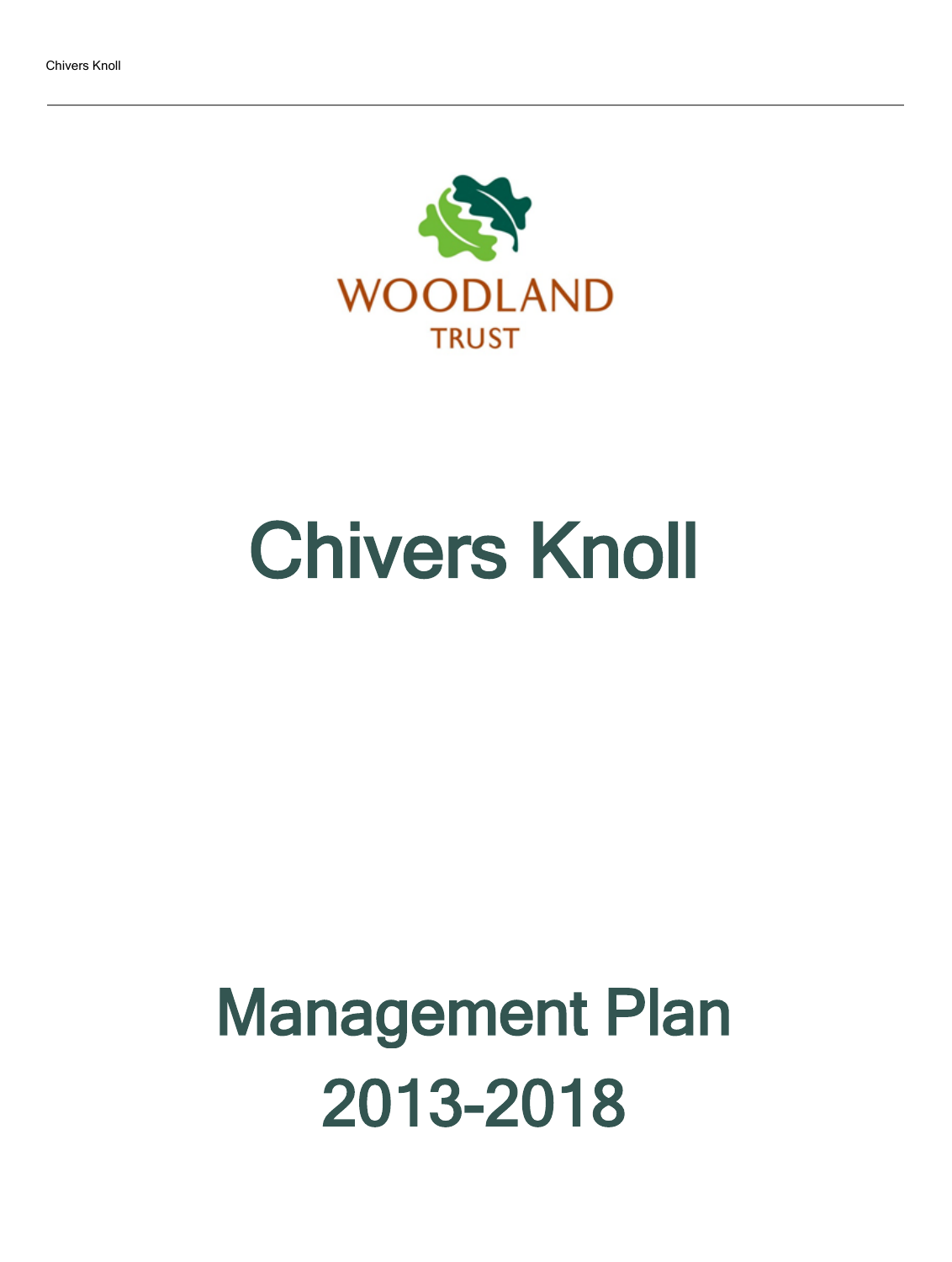#### MANAGEMENT PLAN - CONTENTS PAGE

**Introduction** 

Plan review and updating

#### Woodland Management Approach

**Summary** 

- 1.0 Site details
- 2.0 Site description
	- 2.1 Summary Description
	- 2.2 Extended Description
- 3.0 Public access information
	- 3.1 Getting there
	- 3.2 Access / Walks
- 4.0 Long term policy
- 5.0 Key Features
	- 5.1 Local Woodland Habitat
- 6.0 Work Programme

Appendix 1: Compartment descriptions **Glossary** 

## MAPS

Access Conservation Features Management

ITEM Page No.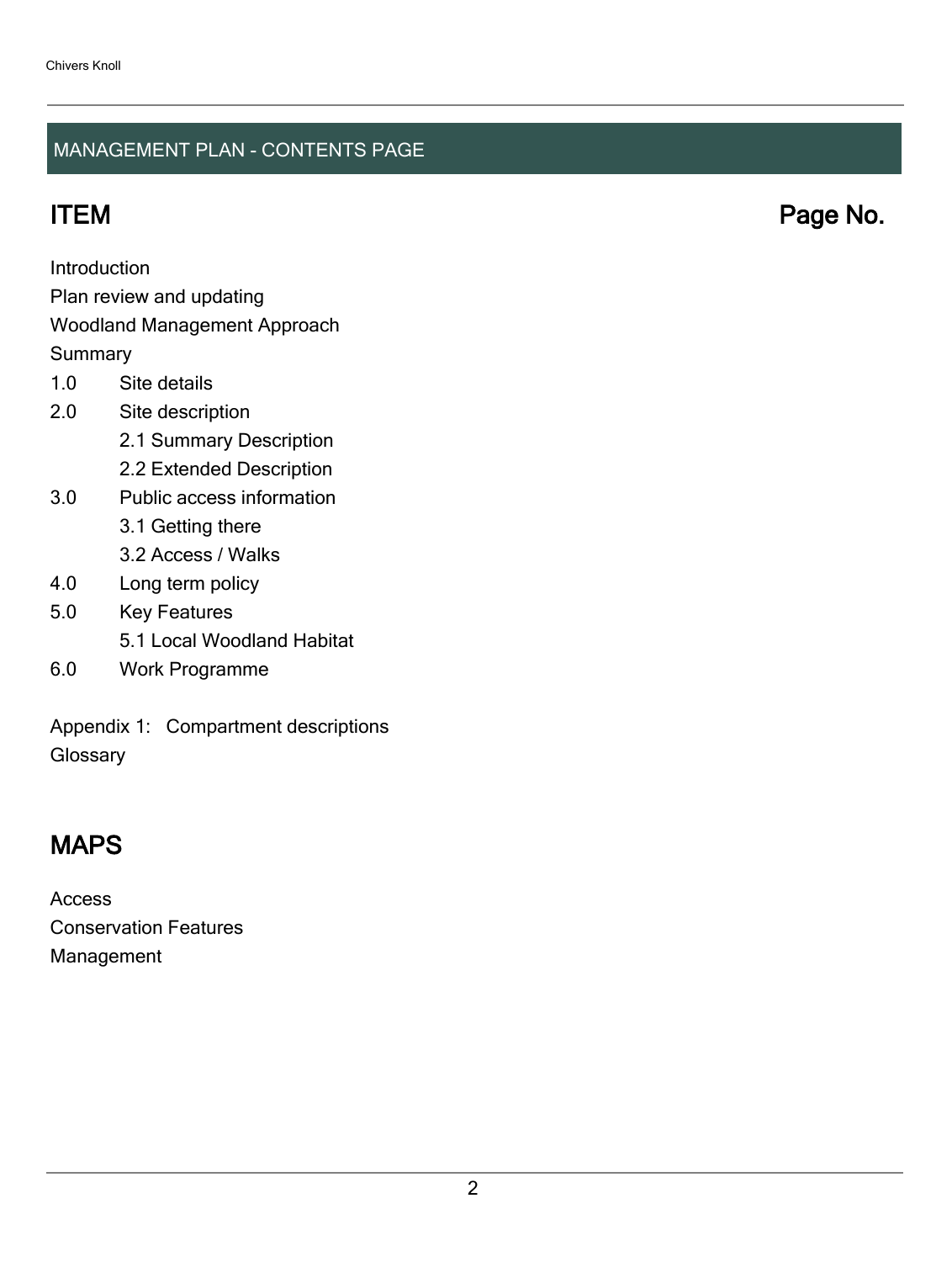## THE WOODLAND TRUST

## INTRODUCTION

The Trust's corporate aims and management approach guide the management of all the Trust's properties, and are described on Page 4. These determine basic management policies and methods, which apply to all sites unless specifically stated otherwise. Such policies include free public access; keeping local people informed of major proposed work; the retention of old trees and dead wood; and a desire for management to be as unobtrusive as possible. The Trust also has available Policy Statements covering a variety of woodland management issues.

The Trust's management plans are based on the identification of Key Features for the site and setting objectives for their management. A monitoring programme (not included in this plan) ensures that these objectives are met and any necessary management works are carried out.

Any legally confidential or sensitive species information about this site is not included in this version of the plan.

## PLAN REVIEW AND UPDATING

The information presented in this Management plan is held in a database which is continuously being amended and updated on our website. Consequently this printed version may quickly become out of date, particularly in relation to the planned work programme and on-going monitoring observations. Please either consult The Woodland Trust website [www.woodlandtrust.org.uk](http://www.woodlandtrust.org.uk/) or contact the Woodland Trust [\(wopsmail@woodlandtrust.org.uk](mailto:wopsmail@woodlandtrust.org.uk)) to confirm

details of the current management programme.

There is a formal review of this plan every 5 years and a summary of monitoring results can be obtained on request.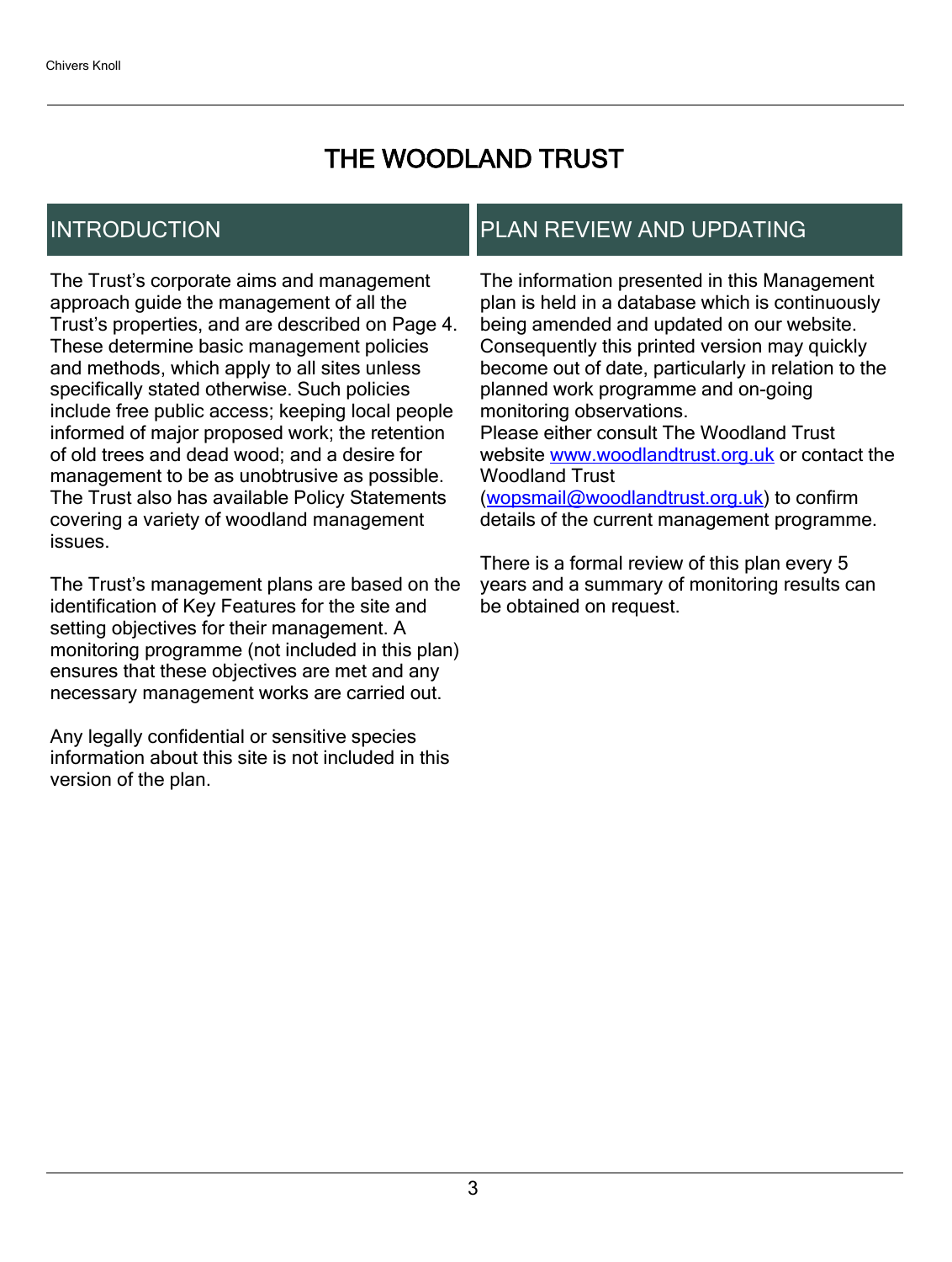## WOODLAND MANAGEMENT APPROACH

The management of our woods is based on our charitable purposes, and is therefore focused on improving woodland biodiversity and increasing peoples' understanding and enjoyment of woodland. Our strategic aims are to:

- Protect native woods, trees and their wildlife for the future
- Work with others to create more native woodlands and places rich in trees
- Inspire everyone to enjoy and value woods and trees

All our sites have a management plan which is freely accessible via our website [www.woodlandtrust.org.uk.](http://www.woodlandtrust.org.uk/) Our woods are managed to the UK Woodland Assurance Standard (UKWAS) and are certified with the Forest Stewardship Council® (FSC®) under licence FSC-C009406 and through independent audit.

In addition to the guidelines below we have specific guidance and policies on issues of woodland management which we review and update from time to time.

We recognise that all woods are different and that the management of our sites should also reflect their local landscape and where appropriate support local projects and initiatives. Guidelines like these provide a necessary overarching framework to guide the management of our sites but such management also requires decisions based on local circumstances and our Site Manager's intimate knowledge of each site.

The following guidelines help to direct our woodland management:

- 1. Our woods are managed to maintain their intrinsic key features of value and to reflect those of the surrounding landscape. We intervene when there is evidence that it is necessary to maintain or improve biodiversity and to further the development of more resilient woods and landscapes.
- 2. We establish new native woodland using both natural regeneration and tree planting, but largely the latter, particularly when there are opportunities for involving people.
- 3. We provide free public access to woods for quiet, informal recreation and our woods are managed to make them accessible, welcoming and safe.
- 4. The long term vision for our non-native plantations on ancient woodland sites is to restore them to predominantly native species composition and semi-natural structure, a vision that equally applies to our secondary woods.
- 5. Existing semi-natural open-ground and freshwater habitats are restored and maintained wherever their management can be sustained and new open ground habitats created where appropriate.
- 6. The heritage and cultural value of sites is taken into account in our management and, in particular, our ancient trees are retained for as long as possible.
- 7. Woods can offer the potential to generate income both from the sustainable harvesting of wood products and the delivery of other services. We will therefore consider the potential to generate income from our estate to help support our aims.
- 8. We work with neighbours, local people, organisations and other stakeholders in developing the management of our woods. We recognise the benefits of local community woodland ownership and management. Where appropriate we allow our woods to be used to support local woodland, conservation, education and access initiatives.
- 9. We use and offer the estate where appropriate, for the purpose of demonstration, evidence gathering and research associated with the conservation, recreational and sustainable management of woodlands. In particular we will develop and maintain a network of long-term monitoring sites across the estate.
- 10 Any activities we undertake will conform to sustainable forest management principles, be appropriate for the site and will be balanced with our primary objectives of enhancing the biodiversity and recreational value of our woods and the wider landscapes.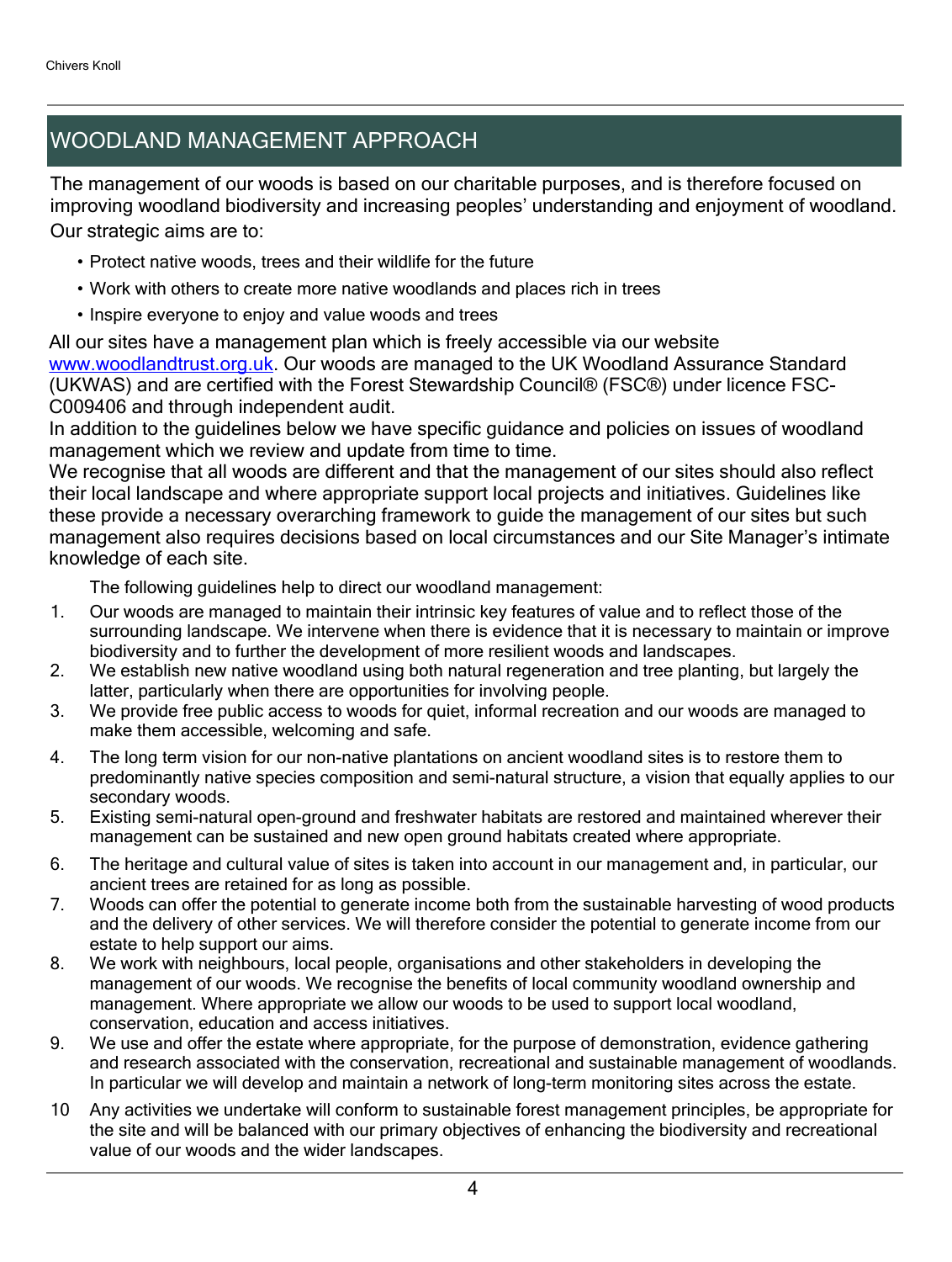## SUMMARY

This public management plan briefly describes the site, specifically mentions information on public access, sets out the long term policy and lists the Key Features which drive management actions. The Key Features are specific to this site - their significance is outlined together with their long (50 year+) and short (5 year) term objectives. The short term objectives are complemented by a detailed Work Programme for the period of this management plan. Detailed compartment descriptions are listed in the appendices which include any major management constraints and designations. A short glossary of technical terms is at the end. The Key Features and general woodland condition of this site are subject to a formal monitoring programme which is maintained in a central database. A summary of monitoring results is available on request.

## 1.0 SITE DETAILS

| Site name:      | <b>Chivers Knoll</b>                |
|-----------------|-------------------------------------|
| Location:       | Littlebrook, Paulton                |
| Grid reference: | ST654568, OS 1:50,000 Sheet No. 172 |
| Area:           | $0.11$ hectares $(0.27$ acres)      |
| Designations:   |                                     |

## 2.0 SITE DESCRIPTION

#### 2.1 Summary Description

This tiny woodland is located on a 'knoll' on the edge of Paulton, and, despite being surrounded housing, it offers wonderful views from the site.

#### 2.2 Extended Description

This tiny site is located on the edge of Paulton, and is surrounded on all sides by housing. The site was already established woodland when given to the Trust in 1980. There is an adjoining piece of woodland which is under separate ownership. It is on top of a steep 'knoll' which was originally a coal tip. Due to its relative height there are fine views out of the site.

Access is available from a public footpath which skirts the site and is accessible at two points either end of a hawthorn hedge. There is a very short looping path within the site. This track is informal and occasionally used by local children as a play area. A bench is located at the bottom of the site on the footpath. There is no vehicular access within the site.

Many of the original Scots Pine (believed to have been planted, along with other species, in the 1920's) were blown down at the beginning of the 1980's. The Trust carried out some replanting of broadleaved trees in 1984 to fill in the gaps. A relatively large gap still exists at the very centre of the site. The under storey and ground flora contains some shrubs, but is mostly composed of nettles, ivy and invasive snowberry.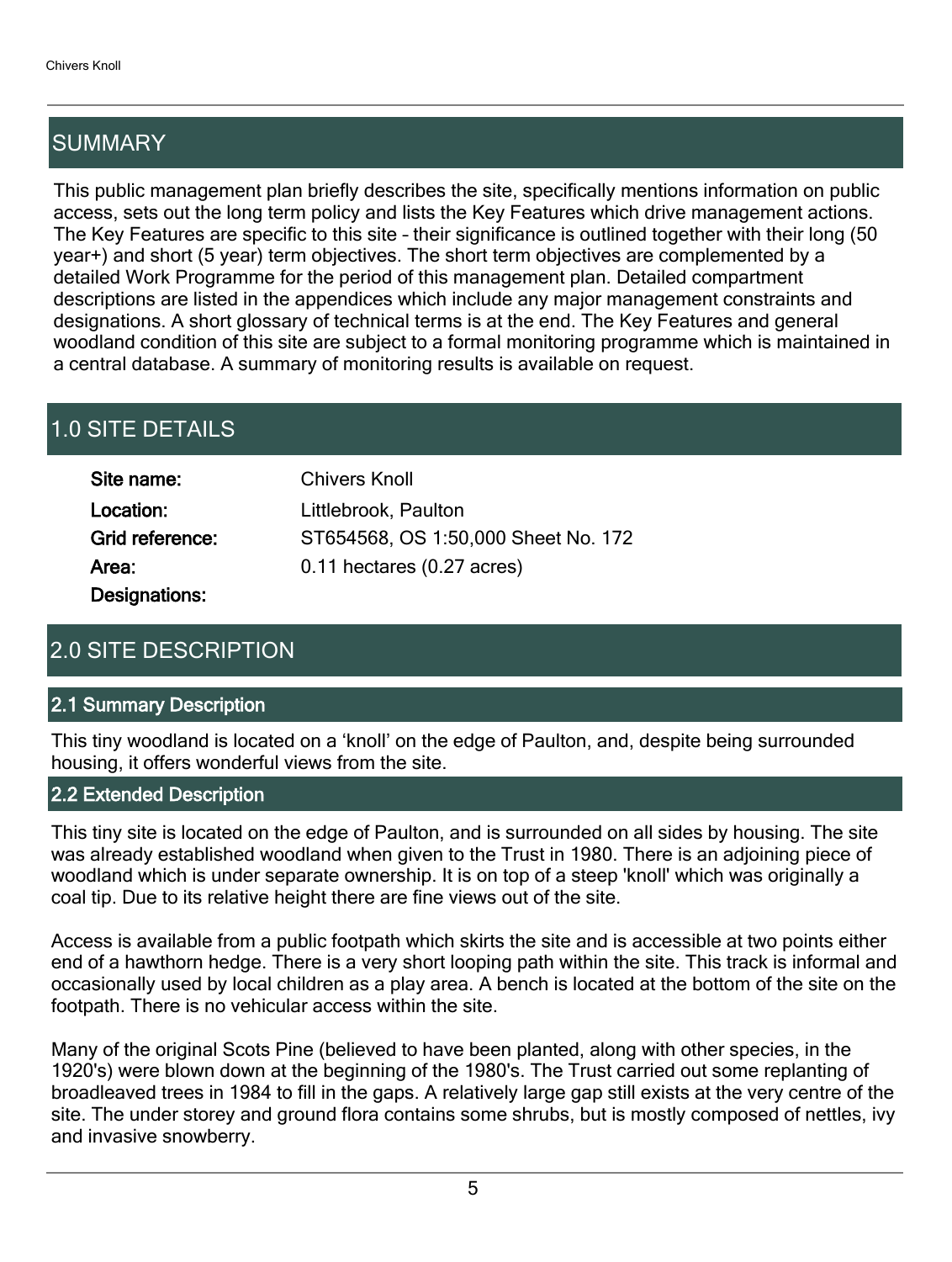## 3.0 PUBLIC ACCESS INFORMATION

#### 3.1 Getting there

Access

A public footpath runs along the southern boundary which provides access to the site. A short looping path within the site is uneven and unsurfaced.

Two entrances exist, both from the footpath, one from a flight of rough steps, the other is open.

**Transport** 

A small amount of on-road parking is available adjacent to the wood in the housing estate. The nearest bus stop is 150m away and reached by a short walk on the pavement.

**Facilities** 

Public toilets are to be found 500m away in the centre of Paulton.

3.2 Access / Walks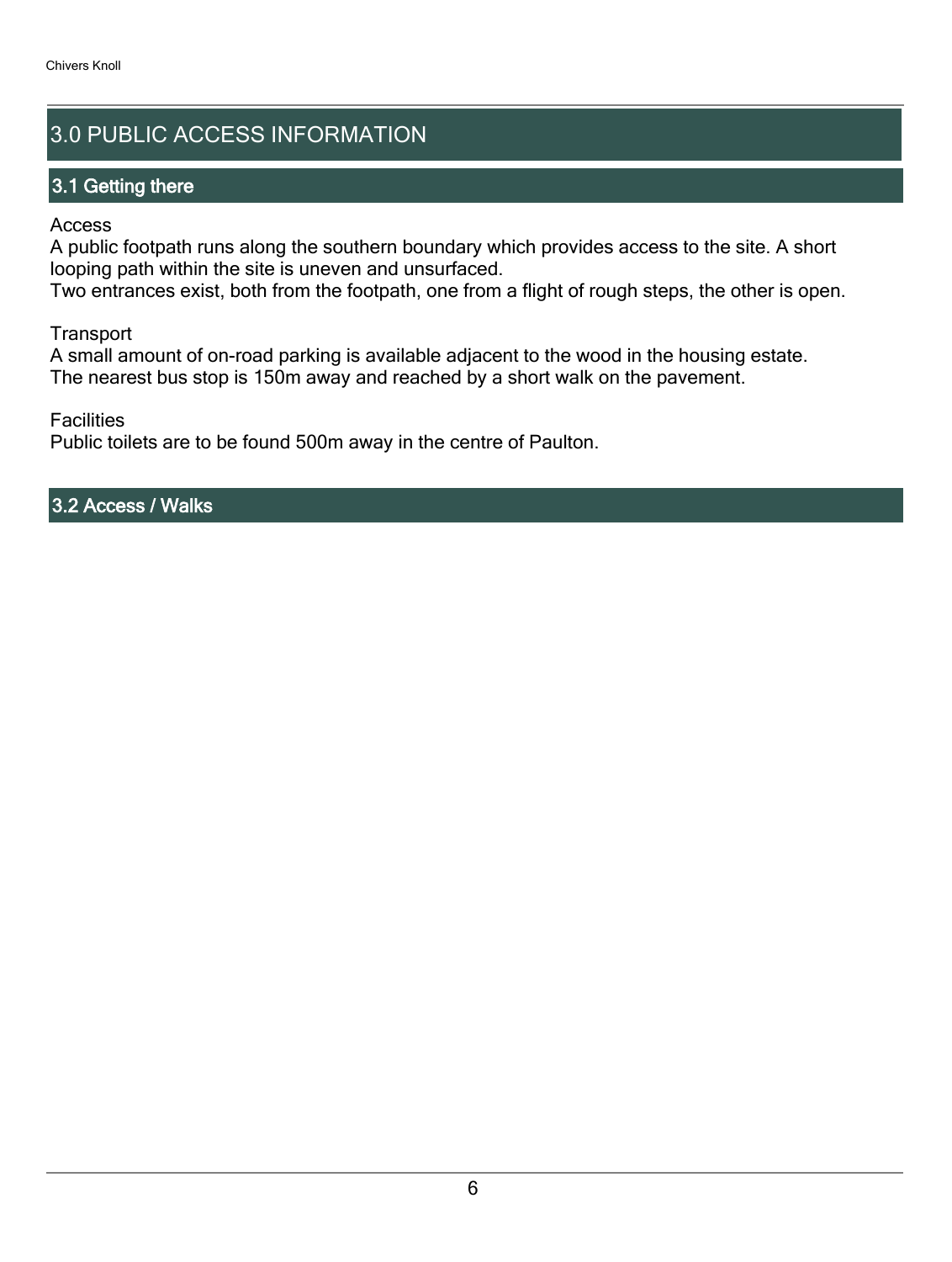## 4.0 LONG TERM POLICY

The main feature of Chiver's Knoll is the prominence in the landscape as a green feature. Although of limited use for recreation it is a valued feature locally and a small area of wilderness in an urban area. As such it will be important to retain tree cover with mature specimens as long as it is safe to do so.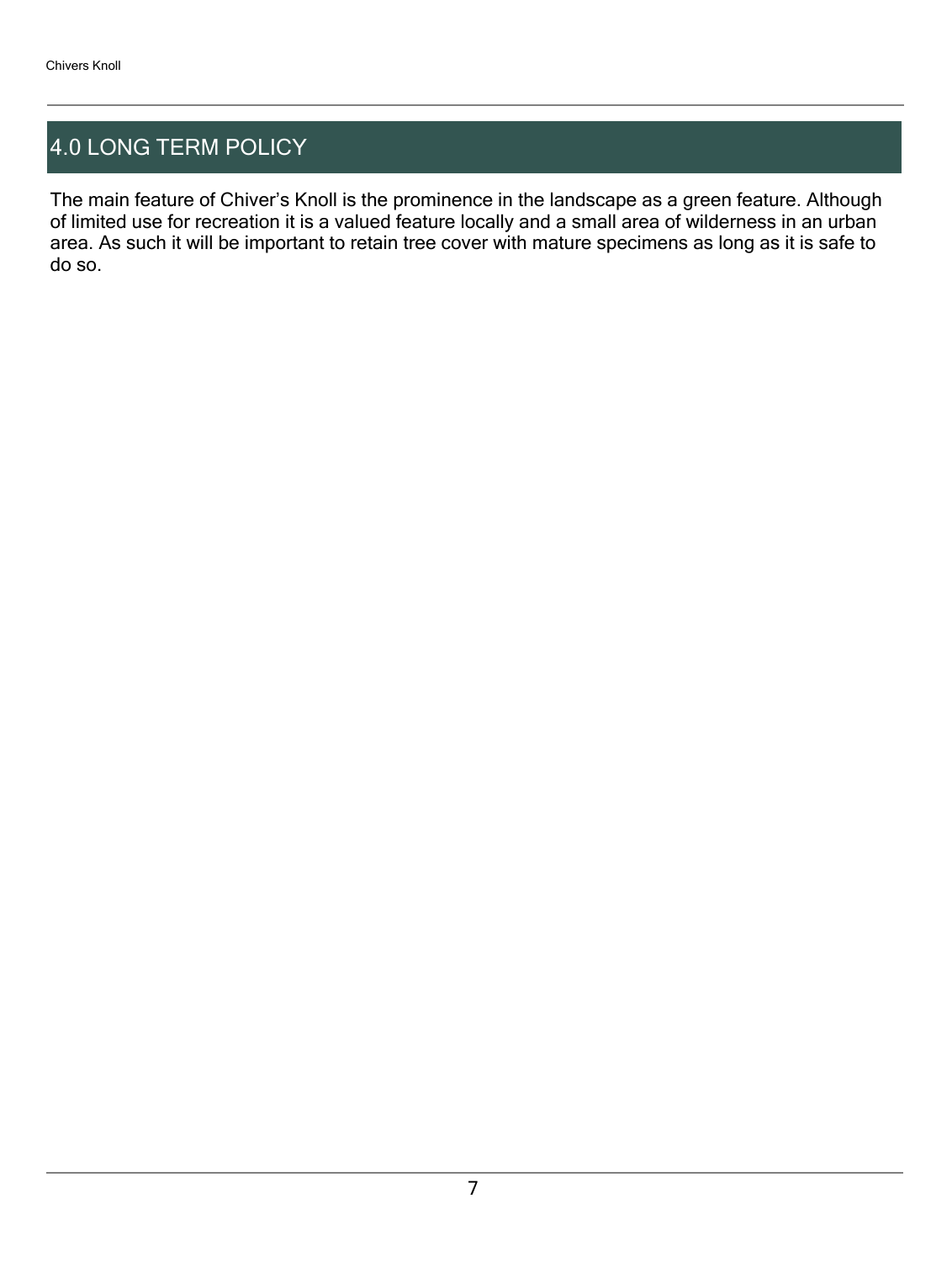## 5.0 KEY FEATURES

The Key Features of the site are identified and described below. They encapsulate what is important about the site. The short and long-term objectives are stated and any management necessary to maintain and improve the Key Feature.

#### 5.1 Local Woodland Habitat

#### **Description**

Some planted mature conifers which are reaching maturity. The trees are mostly leaning and as the site is surrounded by housing so safety concerns are paramount. Some young seedlings are establishing of a variety of species

Public access is available but there is not a high demand and where it has occured it has caused a nuisance to the neighbours through increased noise and litter.

#### **Significance**

The wood will form a back drop to many views around the town and is likely to be highly prized even by people who do not walk in the wood. The main trees are protected with a Tree Preservation Order in acknowledgement of their landscape value

#### Opportunities & Constraints

The wood is prone to litter, and the trees have suffered some damage from vandalism.

#### Factors Causing Change

Vandalism; windthrow & storm damage

#### Long term Objective (50 years+)

The site will remain as established woodland, although dominated by conifer for the foreseeable future it will slowly convert to broadleaf as the mature trees die and the natural regeneration of broadleaf species begins to dominate. It will be accessible for informal recreation by the local people. Trees will be retained as long as it is safe to do so.

#### Short term management Objectives for the plan period (5 years)

The canopy shall be maintained as continuous cover. This will require replacement trees to be established during the life of this plan. This is intended to be by natural regeneration. To achieve this within the life of the plan:

1. There should be approximately one sapling likely to survive every 1.5m where there is broken canopy; as this is natural regeneration discretion must be taken in this measurement and it should be used only as a guide. However if there is a general failure to meet this requirement small scale planting should be considered.

2. Invasive weed species, notably snowberry, which previously dominated but was removed during the last plan will need to be controlled by cutting once during the plan period.

3. A low bramble thicket may help reduce vandalism to the regeneration and so should be allowed to develop. It will be controlled to keep it under 1 metre in height and to prevent spread onto the footpath.

4. The hedge will be trimmed to prevent it encroaching onto the footpath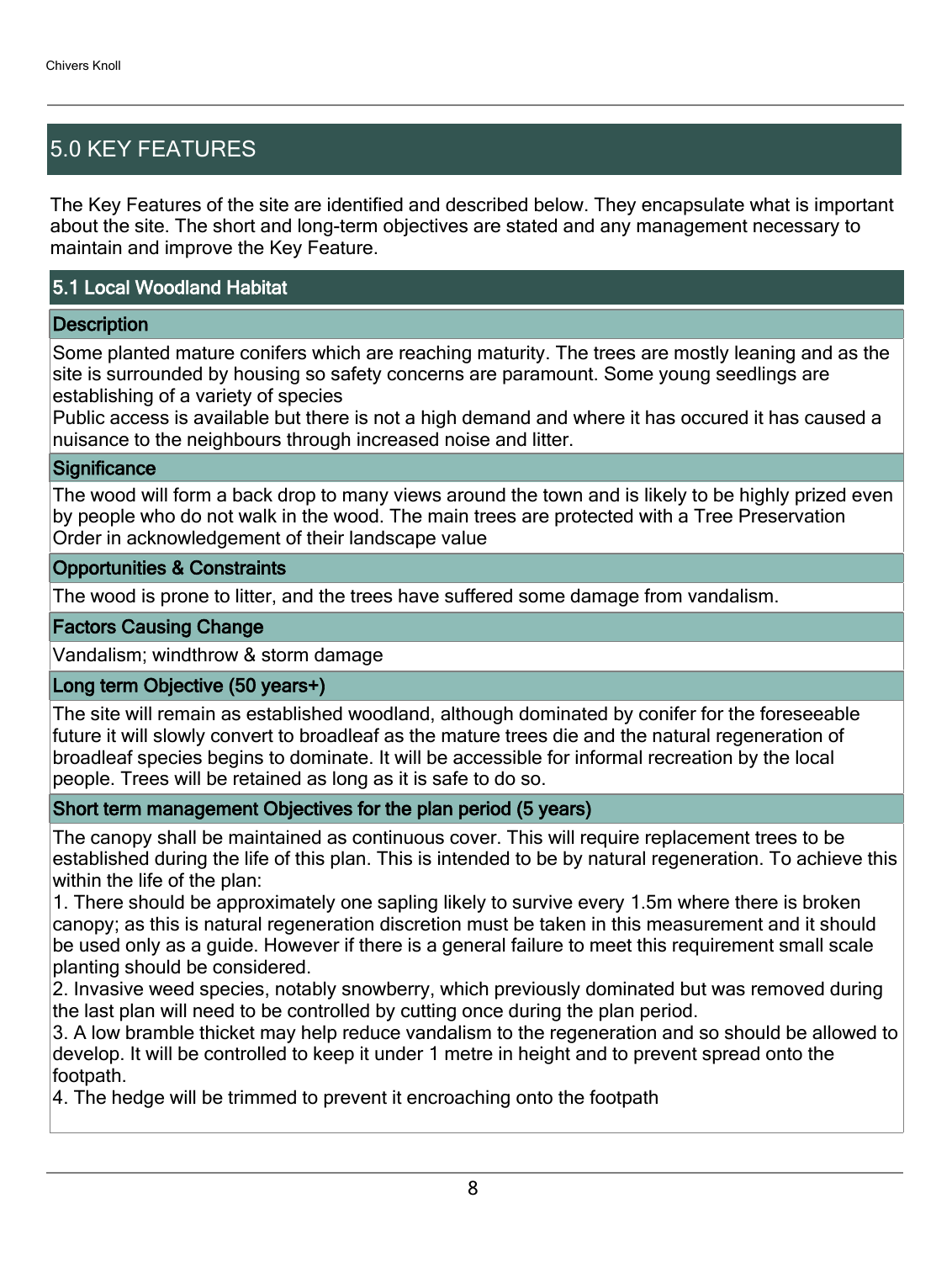| <b>6.0 WORK PROGRAMME</b> |              |                    |        |  |  |  |  |  |
|---------------------------|--------------|--------------------|--------|--|--|--|--|--|
| Year                      | Type of Work | <b>Description</b> | Due By |  |  |  |  |  |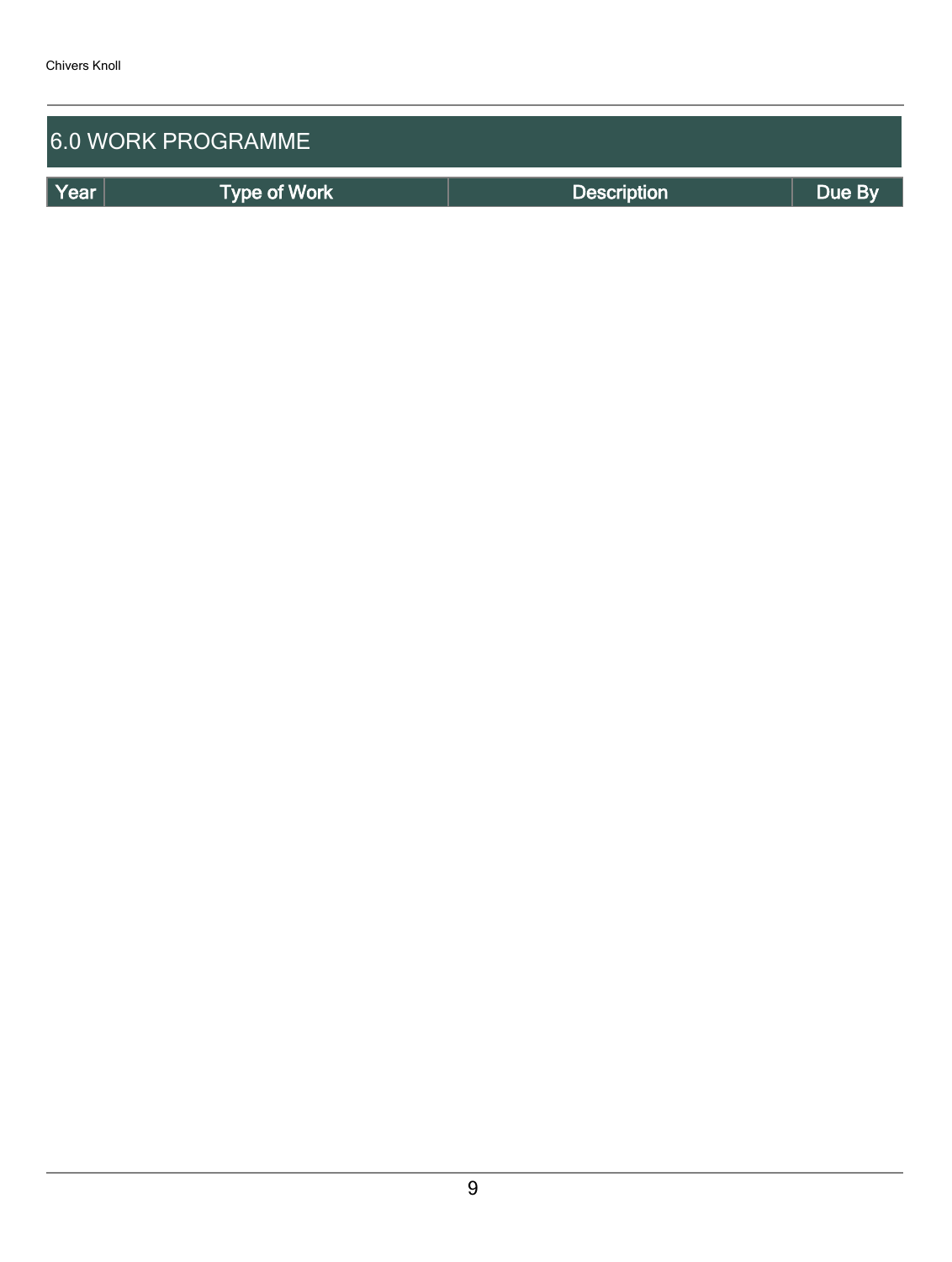## APPENDIX 1: COMPARTMENT DESCRIPTIONS

| Cpt<br>No.                                                                                                                                                                                                                                                   | Area<br>(ha) | <b>Main</b><br><b>Species</b> | Year | <b>Management</b><br>Regime | <b>Major</b><br>Management<br><b>Constraints</b> | <b>Key Features</b><br><b>Present</b> | <b>Designations</b> |  |
|--------------------------------------------------------------------------------------------------------------------------------------------------------------------------------------------------------------------------------------------------------------|--------------|-------------------------------|------|-----------------------------|--------------------------------------------------|---------------------------------------|---------------------|--|
| ∣1a                                                                                                                                                                                                                                                          | 0.11         | Mixed<br>conifers             |      | 1920 High forest            | No/poor<br>vehicular access<br>to the site       | Local<br>Woodland<br>Habitat          |                     |  |
| This tiny wood contains Scots Pine and larch planted approximately 1920's. In 1984 ash, willow, oak<br>cherry and hazel were planted to fill the gaps created where many pines had been blown down. The<br>ground flora is of mainly grass, ivy and nettles. |              |                               |      |                             |                                                  |                                       |                     |  |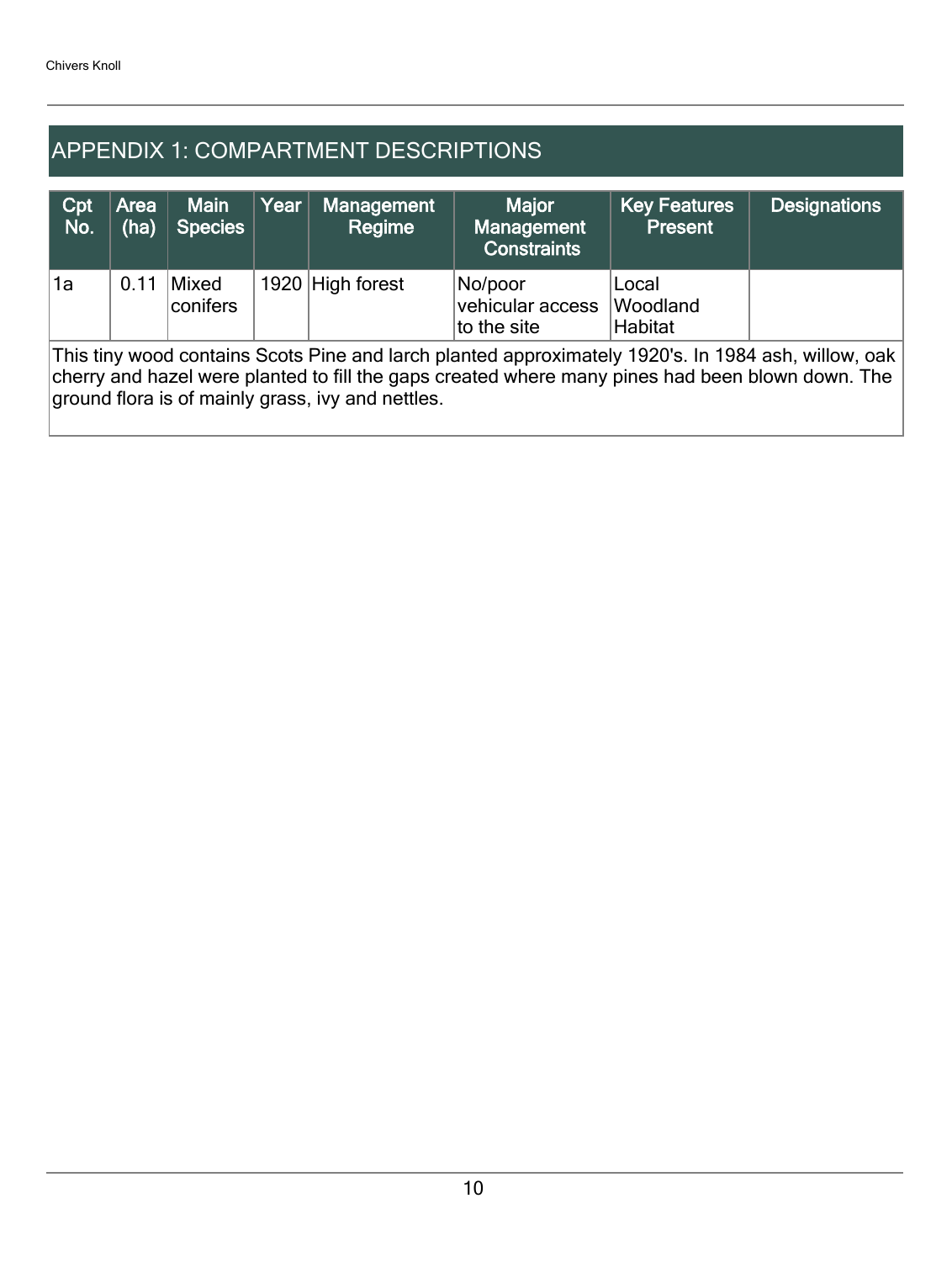## **GLOSSARY**

#### Ancient Woodland

Ancient woods are defined as those where there has been continuous woodland cover since at least 1600 AD. In Scotland ancient woods are defined strictly as sites shown as semi-natural woodland on the 'Roy' maps (a military survey carried out in 1750 AD, which is the best source of historical map evidence) and as woodland all subsequent maps. However, they have been combined with long-established woods of semi-natural origin (originating from between 1750 and 1860) into a single category of Ancient Semi-Natural Woodland to take account of uncertainties in their identification. Ancient woods include Ancient Semi-Natural Woodland and plantations on Ancient Woodland Sites (see below). May support many species that are only found in ancient woodland.

#### Ancient Semi - Natural Woodland

Stands in ancient woods defined as those consisting predominantly of native trees and shrubs that have not obviously been planted, which have arisen from natural regeneration or coppice regrowth.

#### Ancient Woodland Site

Stands in ancient woods that have been converted to plantations, of coniferous, broadleaved or mixed species, usually for timber production, including plantations of native species planted so closely together that any semi-natural elements of the understorey have been suppressed.

#### Beating Up

Replacing any newly planted trees that have died in the first few years after planting.

#### **Broadleaf**

A tree having broad leaves (such as oak) rather than needles found on conifers (such as Scots pine).

#### **Canopy**

The uppermost layer of vegetation in a woodland, or the upper foliage and branches of an individual tree.

#### Clearfell

Felling of all trees within a defined area.

#### **Compartment**

Permanent management division of a woodland, usually defined on site by permanent features such as roads. See Sub-compartments.

#### **Conifer**

A tree having needles, rather than broadleaves, and typically bearing cones.

### Continuous Cover forestry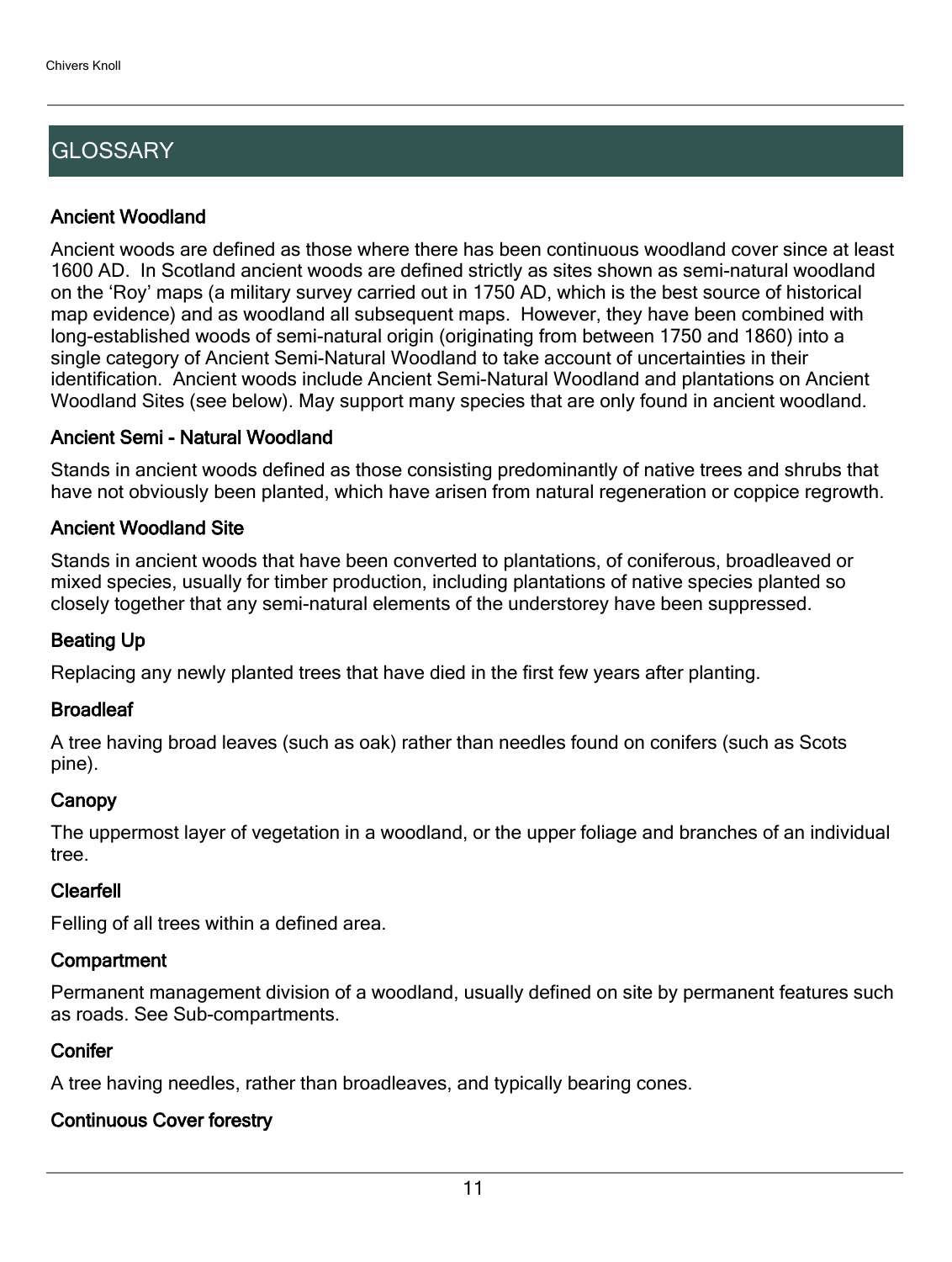A term used for managing woods to ensure that there are groups or individual trees of different ages scattered over the whole wood and that some mature tree cover is always maintained. Management is by repeated thinning and no large areas are ever completely felled all at once.

#### **Coppice**

Trees which are cut back to ground levels at regular intervals (3-25 years).

#### Exotic (non-native) Species

Species originating from other countries (or other parts of the UK) that have been introduced by humans, deliberately or accidentally.

#### Field Layer

Layer of small, non-woody herbaceous plants such as bluebells.

#### Group Fell

The felling of a small group of trees, often to promote natural regeneration or allow planting.

#### Long Term Retention

Discrete groups of trees (or in some cases single trees) that are retained significantly past their economic felling age. Operations may still be carried out within them and thinning is often necessary to maintain stability.

#### Minimum Intervention

Areas where no operations (such as thinning) will take place other than to protect public safety or possibly to control invasive exotic species.

#### Mixed Woodland

Woodland made up of broadleaved and coniferous trees.

#### National vegetation classification (NVC)

A classification scheme that allows an area of vegetation to be assigned to the standardised type that best matches the combination of plant species that it contains. All woodlands in the UK can be described as being one of 18 main woodland types (W1 - W18), which principally reflect soil and climatic conditions. For example, Upland Oakwoods are type W11, and normally occur on well drained infertile soils in the cooler and wetter north and west of Britain. Each main type can be subdivided into numerous subtypes. Most real woods contain more than one type or sub-type and inevitably some woods are intermediate in character and can't be properly described by any sub type.

#### Native Species

Species that arrived in Britain without human assistance.

#### Natural Regeneration

Naturally grown trees from seeds falling from mature trees. Also regeneration from coppicing and suckering.